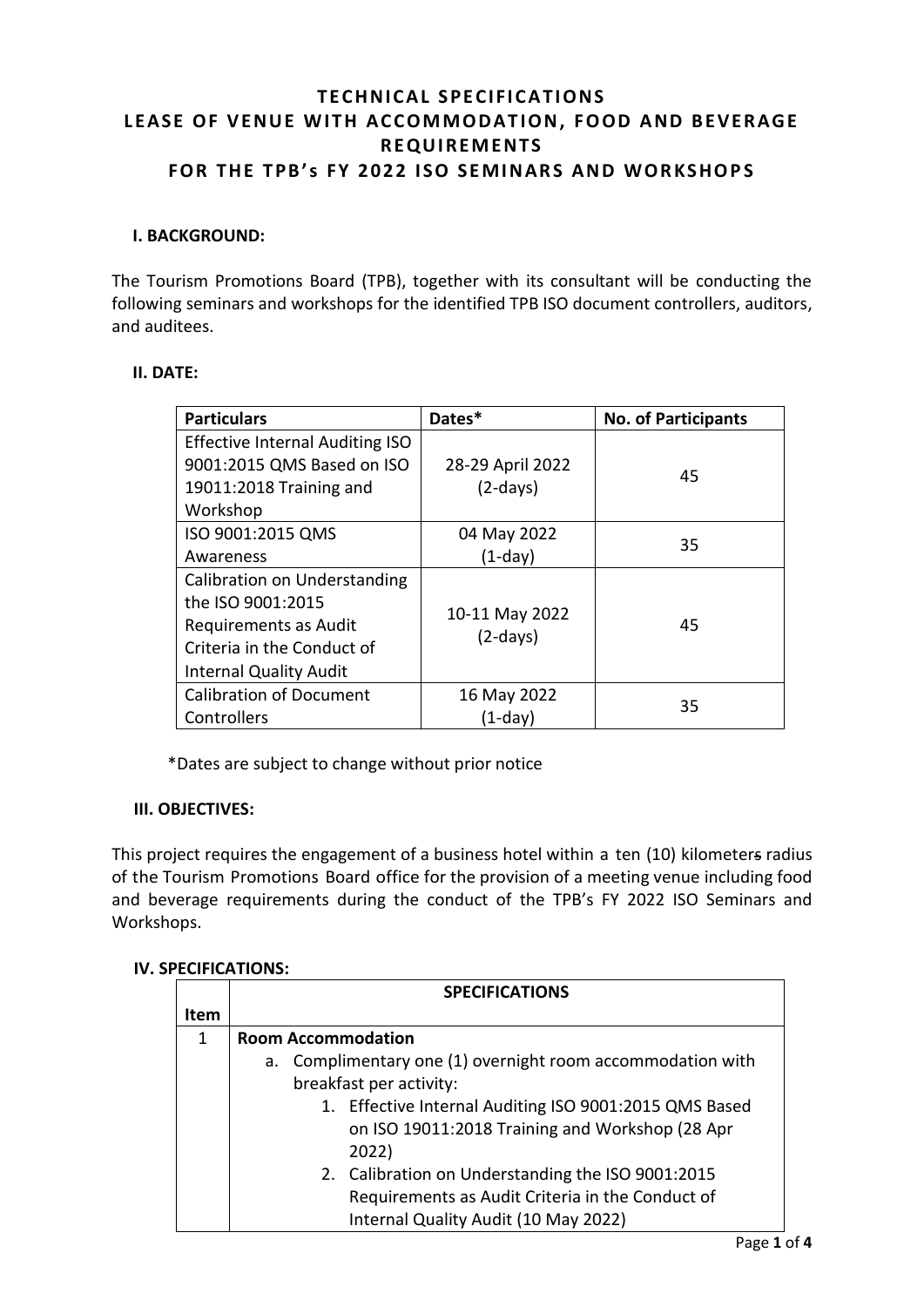| $\overline{2}$ | <b>Function Room/Venue</b>                                            |  |
|----------------|-----------------------------------------------------------------------|--|
|                | Provision of facilities/services as follows:                          |  |
|                | Meeting venue and function room (available on the said dates<br>а.    |  |
|                | above from 08:00 A.M. to 05:00 P.M./05:30 P.M. with time              |  |
|                | allowance for ingress and egress per day)                             |  |
|                | b. Banquet or ballroom with a capacity based on the number of         |  |
|                | participants per activity provided above                              |  |
|                | c. Cluster set-up adherent to IATF Guidelines space and distancing    |  |
|                | requirements                                                          |  |
|                | d. Function room to be used from 8:00 A.M. until 05:00 P.M. for       |  |
|                | the above-mentioned dates                                             |  |
|                | e. At least four (4) Easel boards with Easel sheets                   |  |
|                | f.<br>At least four (4) Whiteboards with markers and eraser           |  |
|                |                                                                       |  |
|                | LCD Projector (rental included in the package) and Screen<br>g.       |  |
|                | Signage stands for meeting rooms and other directional signage<br>h.  |  |
|                | One (1) Registration table with telephone<br>i. I                     |  |
|                | Two (2) TPB Secretariat table set-up at the back with three (3)<br>j. |  |
|                | chairs each                                                           |  |
|                | k. Use of minimum 5 wireless microphones                              |  |
|                | I.<br>Existing fully functional Light and Sound System with on-hand   |  |
|                | technician                                                            |  |
|                | m. Provision for electric outlets/extension cords per table/cluster   |  |
|                | (including the registration and secretariat tables)                   |  |
|                | n. Wi-Fi access with dedicated bandwidth to support concurrent        |  |
|                | users on multiple devices in all areas of the designated within       |  |
|                | the function room                                                     |  |
|                | o. Direct LAN port connection and set-up for the TPB technical staff  |  |
|                | p. Pen and pads                                                       |  |
|                | q. Stand-by dedicated staff while in session                          |  |
|                |                                                                       |  |
|                |                                                                       |  |
|                |                                                                       |  |
|                |                                                                       |  |
| 3              | Food/Meal for the Workshop                                            |  |
|                | Provision of the following meals to accommodate the number of         |  |
|                | participants with the selection of final menu subject to end user     |  |
|                | approval                                                              |  |
|                | a. Morning and afternoon snacks inclusive of one round of soda,       |  |
|                | tea or fruit juice (Preferred A.M. & P.M. Snacks: Sandwiches or       |  |
|                | Pasta)                                                                |  |
|                | b. Managed Sit-in Lunch Buffet/Platted-service inclusive of one       |  |
|                | round of soda, tea or fruit juice (minimum of 4 kinds of main         |  |
|                | course excluding vegetables as main)                                  |  |
|                | c. Flowing brewed coffee/tea for the participants while the event     |  |
|                | is on-going                                                           |  |
|                | d. Mint, nuts, candies, or chips per cluster while seminar and        |  |
|                | workshop is on-going                                                  |  |
|                | e. Drinking water shall be provided for the participants              |  |
|                |                                                                       |  |
|                |                                                                       |  |
|                |                                                                       |  |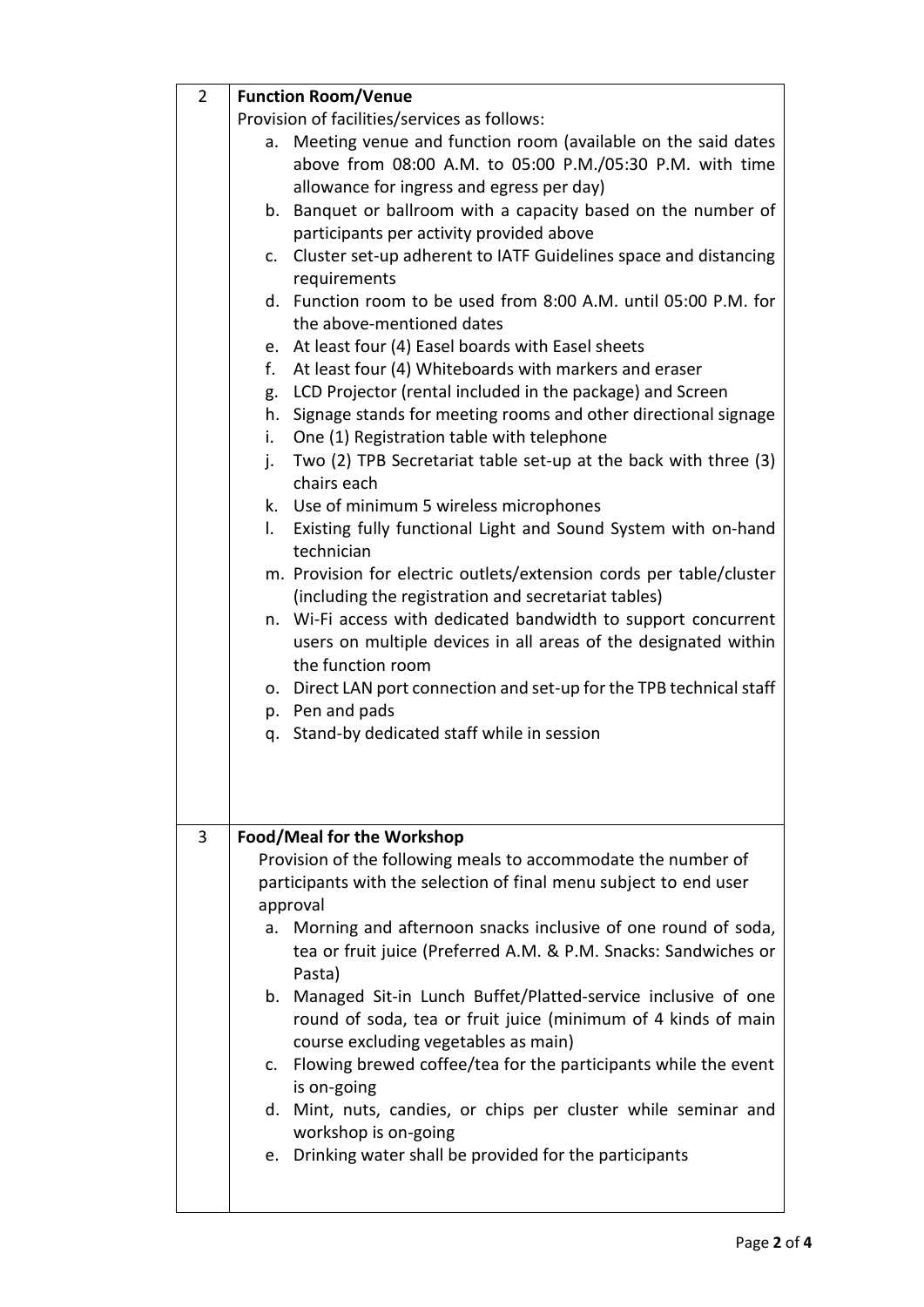|   | <b>Arrangement Set-up (Meals)</b>                                                                                                                 |  |  |
|---|---------------------------------------------------------------------------------------------------------------------------------------------------|--|--|
|   | f. Limited accommodation option for special needs diet<br>(vegetarians, pescatarians, diabetics, low-sodium,<br>or<br>hypoallergenic)             |  |  |
|   | g. Food served shall be fresh, hot, and ready at least 30 minutes<br>before each meal                                                             |  |  |
|   | h. All dinnerware and glassware are necessary for the event                                                                                       |  |  |
|   | Designation of uniformed and well-trained banquet service<br>i.<br>personnel                                                                      |  |  |
|   |                                                                                                                                                   |  |  |
| 4 | Location / Site Condition / Neighborhood Data                                                                                                     |  |  |
|   | a. Located within a 10-kilometer radius of the TPB Office                                                                                         |  |  |
|   | b. Must be at least a three (3) star business hotel                                                                                               |  |  |
|   | c. With a valid certificate to operate from the Department of<br>Tourism (DOT) and the Local Government Unit (LGU)                                |  |  |
|   | d. Conforming with the government's safety guidelines and<br>protocols and with DOT's approval to operate as a regular hotel<br>(DOT Safety Seal) |  |  |
|   | e. Provision of at least six (6) parking passes/complimentary<br>parking for a vehicle of TPB officials, gues, ts and participants                |  |  |

### **V. ELIGIBILITY REQUIREMENTS**

- 1. Must comply with the legal, technical, and other requirements of Republic Act No. 9184 (Government Procurement Reform Act) and its Revised Implementing Rules and Regulations (IRR) specifically:
	- a. DOT-Accreditation certificate
	- b. Mayor's Permit (2022) or License to Operate
	- c. Income Tax Return (ITR) Certificate with TIN
	- d. PhilGEPS Certification
	- e. Company Profile/Reference

### **VI. APPROVED BUDGET FOR CONTRACT**

**SIX HUNDRED TWENTY-FIVE THOUSAND PESOS ONLY** (**PhP625,000.00**) inclusive of all applicable fees and taxes.

### **VII. TERMS OF PAYMENT:**

- 1. Supplier must have a Landbank account. Payment will be made through LBP bank deposit
- 2. In case the supplier does not have a Landbank account, bank charges will be shouldered by the supplier
- 3. Must have an existing credit line with TPB or would allow send-bill arrangement.
- 4. Full payment should be received within thirty (30) days upon receipt of the Statement of Account/Billing Statement